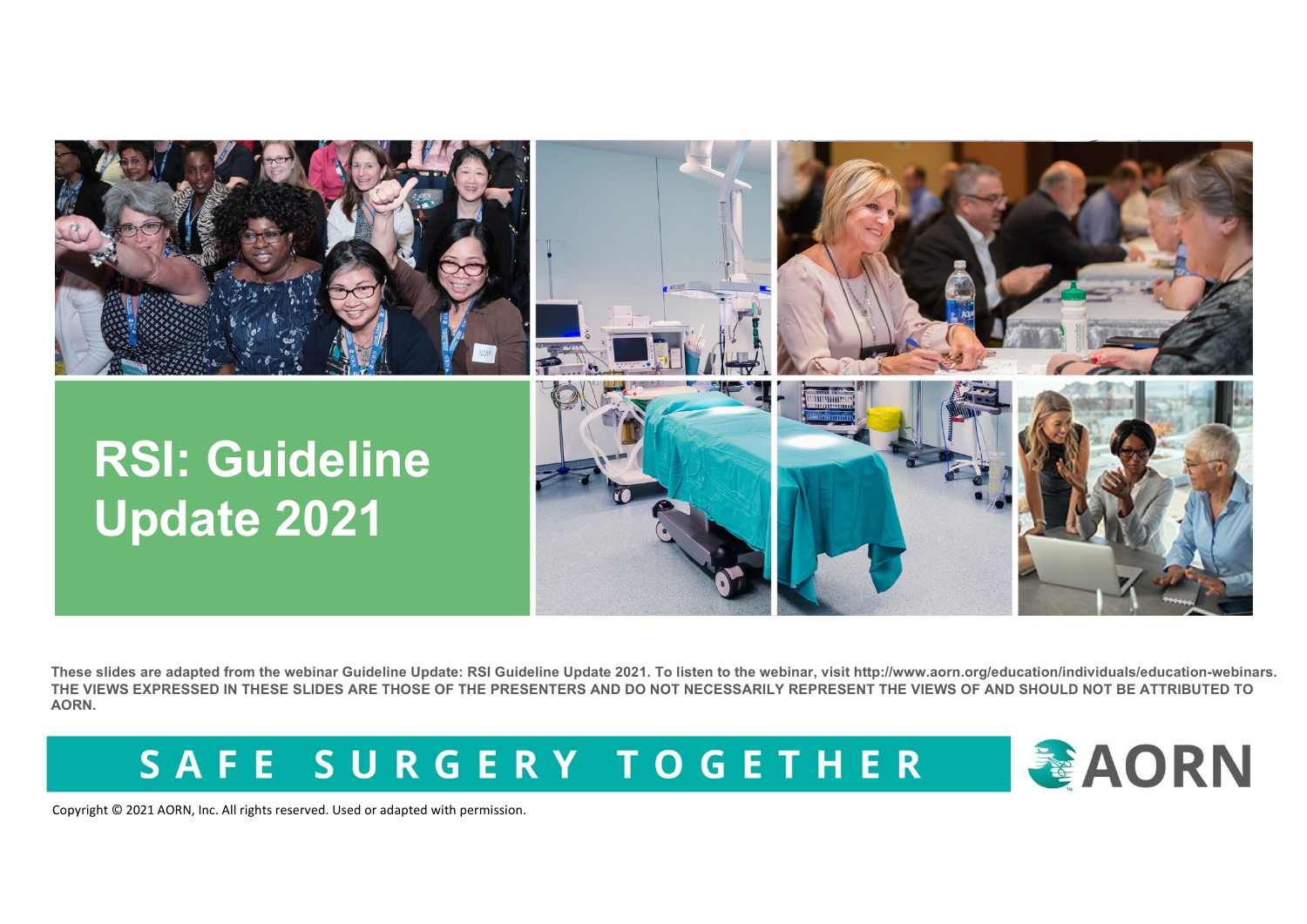### **Developed and originally presented by Julie Cahn, DNP, RN, CNOR, RN-BC, ACNS-BC, CNS-CP**

Dr Cahn has 17 years of experience in perioperative nursing working as a clinical nurse in both the scrub and circulating roles, a perioperative educator, and a perioperative clinical nurse specialist. She has worked in eight operating rooms across the United States from Boston to Honolulu, giving her a well-rounded perspective of clinical practice. Much of her work has revolved around professional development of perioperative nurses and ensuring excellence in patient outcomes. Dr Cahn works as a senior perioperative practice specialist for AORN and was the lead author for the 2021 revision of the Guideline for Prevention of Unintentionally Retained Surgical Items.

#### SURGERY TOGETHER SA F E

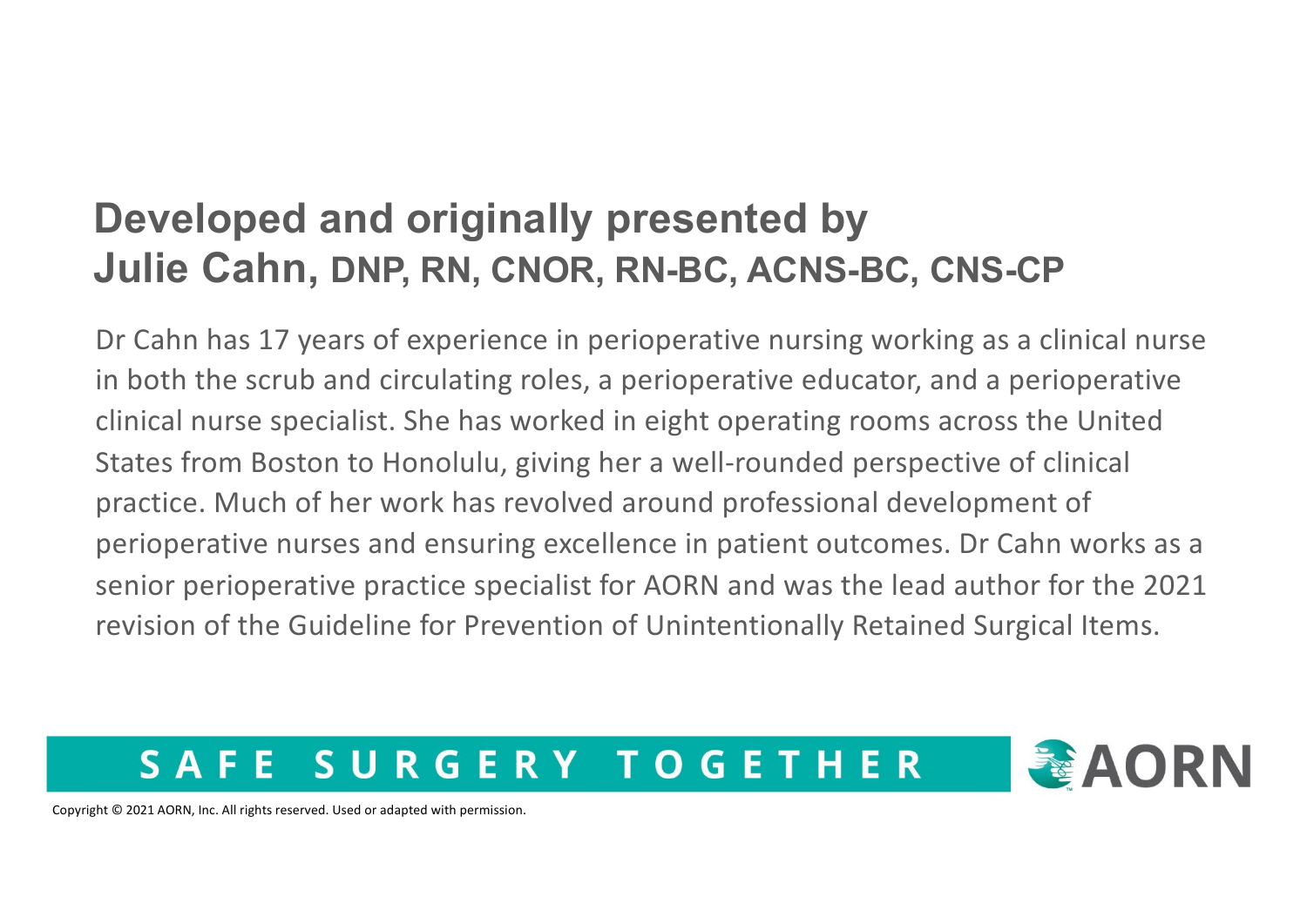## **Outcome**

• On completion of the webinar, you will have knowledge of evidencedbased practices to prevent unintentional RSIs and will transfer the knowledge into practice.



#### SURGERY TOGETHER SAFE